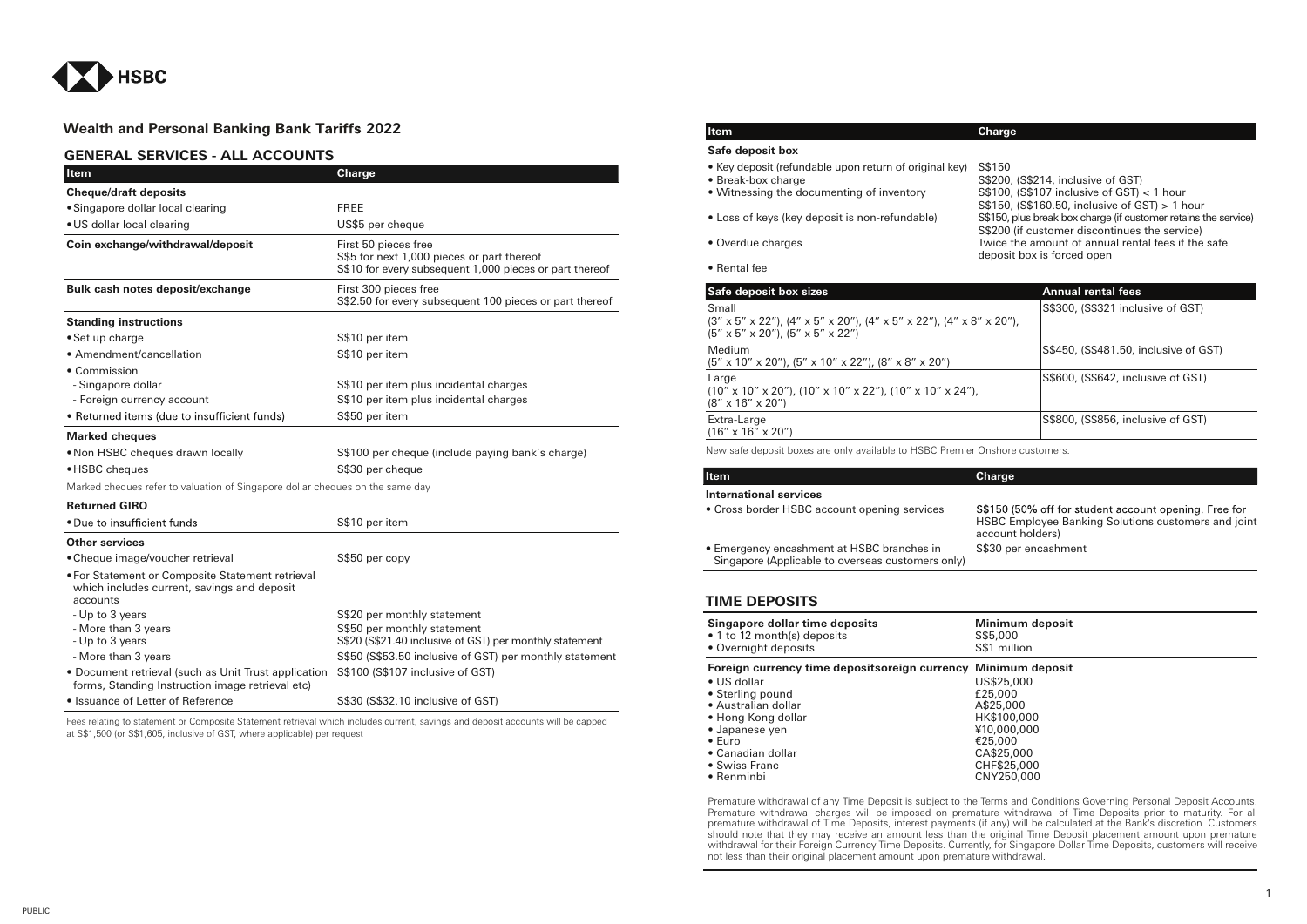| <b>DEPOSIT ACCOUNT/ SERVICES</b>                                                                                    |                                                                            |                                                                                                                                                                                                                                                                                                                                                              |                                                           |                                                                                                                                                                  |                                                                                                                                                                                                                          |                                                                                                                                                                                                                                                |
|---------------------------------------------------------------------------------------------------------------------|----------------------------------------------------------------------------|--------------------------------------------------------------------------------------------------------------------------------------------------------------------------------------------------------------------------------------------------------------------------------------------------------------------------------------------------------------|-----------------------------------------------------------|------------------------------------------------------------------------------------------------------------------------------------------------------------------|--------------------------------------------------------------------------------------------------------------------------------------------------------------------------------------------------------------------------|------------------------------------------------------------------------------------------------------------------------------------------------------------------------------------------------------------------------------------------------|
| <b>Singapore Dollar</b><br><b>Item</b>                                                                              |                                                                            | <b>Everyday Global Account</b>                                                                                                                                                                                                                                                                                                                               | <b>HSBC Flexi Account</b>                                 | Other foreign currencies                                                                                                                                         |                                                                                                                                                                                                                          |                                                                                                                                                                                                                                                |
|                                                                                                                     | <b>Current</b><br><b>Includes Advance Account</b>                          | <b>Savings</b>                                                                                                                                                                                                                                                                                                                                               | <b>Savings</b>                                            | <b>Current</b>                                                                                                                                                   | Current**                                                                                                                                                                                                                | <b>Savings</b><br>(existing only)                                                                                                                                                                                                              |
| Minimum initial deposit                                                                                             | S\$2,000                                                                   | Statement savings account - S\$1,000<br>Premier Lite savings account - S\$1                                                                                                                                                                                                                                                                                  | S\$100 or equivalent                                      | <b>HSBC Flexi Account</b><br>S\$2,000<br><b>HSBC eFlexi Account</b><br>S\$0                                                                                      | US\$5,000 or equivalent                                                                                                                                                                                                  | Not applicable                                                                                                                                                                                                                                 |
| Minimum account balance fee                                                                                         | S\$5 if the average daily<br>balance for the month falls<br>below S\$2,000 | <b>Statement savings account</b><br>S\$5 if the average daily balance for<br>the month falls below S\$2,000 (waived<br>for Basic banking account) This fee is<br>waived if you qualify for Basic banking                                                                                                                                                     | S\$5 if the average daily<br>balance falls below S\$2.000 | <b>HSBC Flexi Account</b><br>S\$5 if the average daily<br>balance for the month falls<br>below S\$2,000                                                          |                                                                                                                                                                                                                          | The respective minimum balance service charge will be<br>levied where the average daily balance for the month is less<br>than the required minimum sum stipulated for the<br>respective account.                                               |
|                                                                                                                     |                                                                            | account (only applicable to Singapore<br>citizens or permanent residents<br>earning a monthly income below<br>S\$2,000) and are a recipient of the<br>MCYS Public assistance scheme or<br>Special grant scheme.<br>KidzSaver savings account<br>(existing only)<br>The minimum account balance<br>fee of S\$5 is waived for all KidzSaver<br>account holders |                                                           | <b>HSBC eFlexi Account</b><br>N.A.                                                                                                                               | Currency:<br>US dollar<br>Sterling pound<br>Australian dollar<br>Hong Kong dollar<br>Japanese yen<br>Euro<br>Canadian dollar*<br>New Zealand dollar <sup>t</sup><br>*Canadian dollar is offered in Savings account only. | Average daily<br><b>Minimum</b><br>balance<br>balance fee<br><b>US\$800</b><br><b>US\$10</b><br>£800<br>£10<br>A\$800<br>A\$10<br>HK\$7,000<br><b>HK\$100</b><br>¥100,000<br>¥1,000<br>€10<br>€800<br>CA\$800<br>CA\$10<br>NZ\$3,000<br>NZ\$15 |
|                                                                                                                     |                                                                            | Passbook savings account<br>(existing only)<br>S\$5 if the average daily balance for<br>the month falls below S\$2,000                                                                                                                                                                                                                                       |                                                           |                                                                                                                                                                  | <sup>†</sup> New Zealand dollar is offered in Current account only.                                                                                                                                                      |                                                                                                                                                                                                                                                |
| Account closure fee<br>(Account closed within 6 months<br>from the opening date)                                    | S\$50                                                                      | S\$50                                                                                                                                                                                                                                                                                                                                                        | S\$50                                                     | S\$50                                                                                                                                                            | US\$50 or equivalent                                                                                                                                                                                                     | US\$50 or equivalent                                                                                                                                                                                                                           |
| Unauthorised O/D interest                                                                                           | Prime $+5%$<br>(min. debit interest S\$10)                                 | N.A.                                                                                                                                                                                                                                                                                                                                                         | N.A.                                                      | Prime $+5%$<br>(min. debit interest S\$10)                                                                                                                       | Prime $+5%$<br>(min. debit interest US\$10)                                                                                                                                                                              | N.A.                                                                                                                                                                                                                                           |
| Commission in lieu of foreign<br>exchange (For cash deposit/<br>withdrawal made in the same<br>currency as account) | N.A.                                                                       | N.A.                                                                                                                                                                                                                                                                                                                                                         | 1.5% handling commission<br>(min. $S$50$ )***             | N.A.                                                                                                                                                             | 1.5% handling commission<br>(min. S\$50)                                                                                                                                                                                 | 1.5% handling commission<br>(min. S\$50)                                                                                                                                                                                                       |
| <b>Transaction</b> fees                                                                                             | N.A.                                                                       | N.A.                                                                                                                                                                                                                                                                                                                                                         | N.A.                                                      | <b>HSBC Flexi Account</b><br>N.A.<br><b>HSBC eFlexi Account</b><br>S\$25 per branch transaction<br>(waived if transaction performed<br>through internet banking) | N.A.                                                                                                                                                                                                                     | N.A.                                                                                                                                                                                                                                           |
| <b>Stop Cheque Payment</b>                                                                                          |                                                                            |                                                                                                                                                                                                                                                                                                                                                              |                                                           |                                                                                                                                                                  |                                                                                                                                                                                                                          |                                                                                                                                                                                                                                                |
| - at branches                                                                                                       | S\$30 per cheque                                                           | N.A.                                                                                                                                                                                                                                                                                                                                                         | N.A.                                                      | S\$30 per cheque                                                                                                                                                 | US\$30 or equivalent per<br>cheque                                                                                                                                                                                       | N.A.                                                                                                                                                                                                                                           |
| - through Personal Internet<br>Banking/PhoneBanking (automated)                                                     | S\$15 per cheque                                                           | N.A.                                                                                                                                                                                                                                                                                                                                                         | N.A.                                                      | S\$15 per cheque                                                                                                                                                 | US\$15 or equivalent per<br>cheque                                                                                                                                                                                       | N.A.                                                                                                                                                                                                                                           |
| Returned cheque due to lack of funds                                                                                | S\$50                                                                      | N.A.                                                                                                                                                                                                                                                                                                                                                         | N.A.                                                      | S\$50                                                                                                                                                            | US\$30 or equivalent                                                                                                                                                                                                     | N.A.                                                                                                                                                                                                                                           |
| Returned cheque due to<br>technical reasons                                                                         | S\$30                                                                      | N.A.                                                                                                                                                                                                                                                                                                                                                         | N.A.                                                      | S\$30                                                                                                                                                            | US\$30 or equivalent                                                                                                                                                                                                     | N.A.                                                                                                                                                                                                                                           |
| Replacement of ATM/ Debit card                                                                                      | S\$5                                                                       | S\$5                                                                                                                                                                                                                                                                                                                                                         | N.A.                                                      | S\$5                                                                                                                                                             | S\$5                                                                                                                                                                                                                     | S\$5                                                                                                                                                                                                                                           |
| Replacement of Passbook<br>(existing accounts only)                                                                 | N.A.                                                                       | S\$50                                                                                                                                                                                                                                                                                                                                                        | N.A.                                                      | N.A.                                                                                                                                                             | N.A.                                                                                                                                                                                                                     | N.A.                                                                                                                                                                                                                                           |

#### **Deposit Insurance Scheme**

Singapore dollar deposits of non-bank depositors are insured by the Singapore Deposit Insurance Corporation, for up to S\$75,000 in aggregate per depositor per Scheme member by law. Foreign currency deposits, dual currency structured deposits and other investment products are not insured.

\*\*Current – Only USD Cheque book available

\*\*\*Initial foreign currency cash deposit will be waived for the first foreign currency cash deposit done within 3 months from account opening date of the account.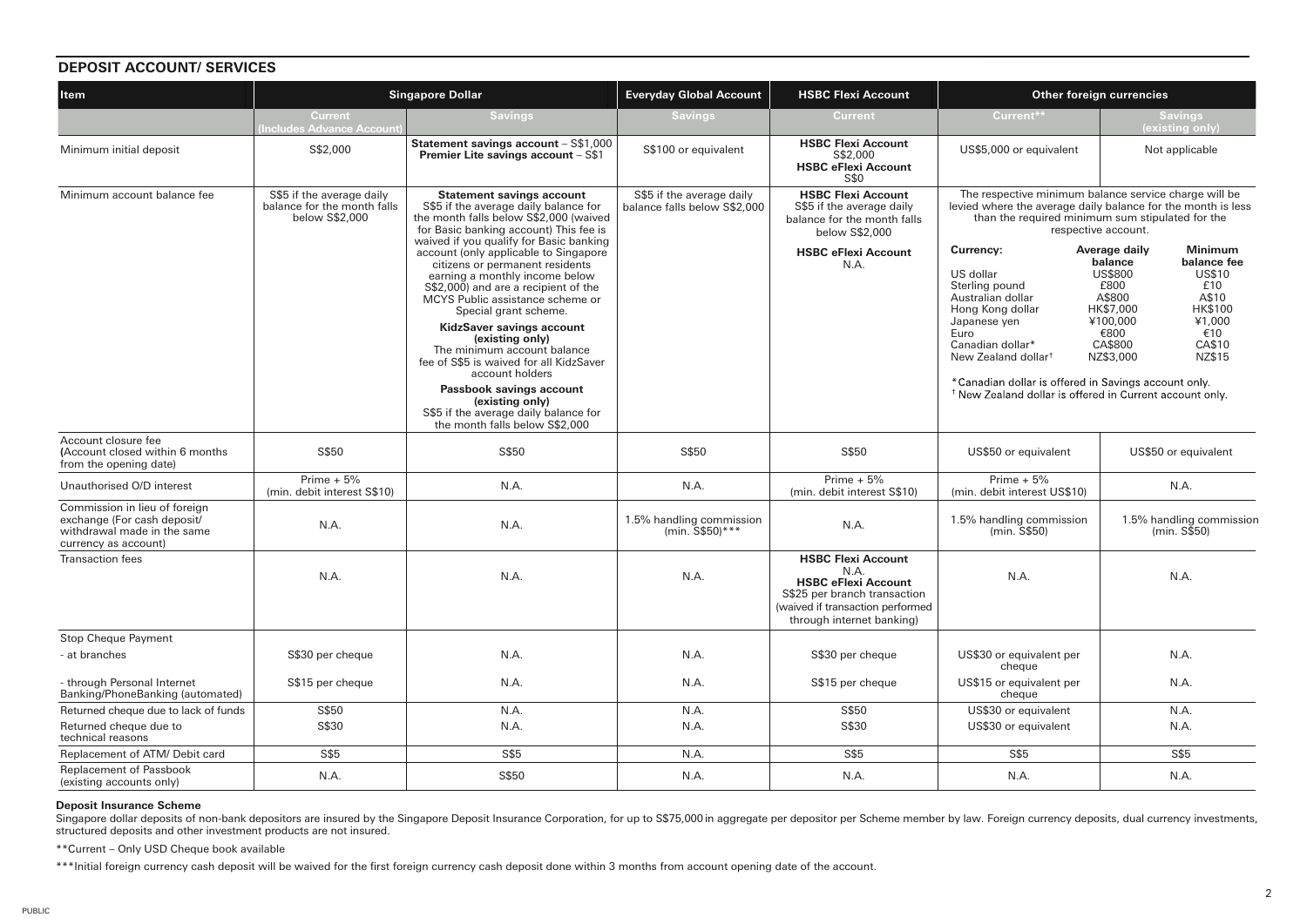# **PAYMENT SERVICES**

| Item                                                                                                               | Charge                                                                                                                                                                                                            |
|--------------------------------------------------------------------------------------------------------------------|-------------------------------------------------------------------------------------------------------------------------------------------------------------------------------------------------------------------|
| <b>Inward Payments</b>                                                                                             |                                                                                                                                                                                                                   |
| <b>Remittances</b>                                                                                                 |                                                                                                                                                                                                                   |
| • Credit to account*                                                                                               | S\$10 per transaction                                                                                                                                                                                             |
| • For cash payment in Singapore dollar                                                                             | 0.125% handling commission (min. S\$50)                                                                                                                                                                           |
| • For cash payment in the form of foreign currency<br>notes in the same currency of remittance                     | $0.125\%$ handling commission (min. S\$50) + 1.5%<br>commission in lieu of foreign exchange (min. S\$50,<br>max. S\$300)                                                                                          |
| Foreign currency                                                                                                   |                                                                                                                                                                                                                   |
| • Purchase/ Collection:                                                                                            | 0.125% handling commission (min. S\$50, max S\$500)<br>+ postage S\$3                                                                                                                                             |
| - Transit interest                                                                                                 | Charge will apply for cheques purchased                                                                                                                                                                           |
| Drawee bank charge will be deducted from cheque proceeds and courier charges (if any).                             |                                                                                                                                                                                                                   |
| • Cash deposits/withdrawals (for foreign currency<br>notes deposited/withdrawn in the same currency<br>of account) | 1.5% commission in lieu of foreign exchange<br>(min. S\$50)                                                                                                                                                       |
| Inward telegraphic transfer request                                                                                |                                                                                                                                                                                                                   |
| • Handling fee for overseas HSBC customers                                                                         | S\$20 per request                                                                                                                                                                                                 |
| <b>Outward Payments</b>                                                                                            |                                                                                                                                                                                                                   |
| <b>Cashier's Order</b>                                                                                             |                                                                                                                                                                                                                   |
| • Service Charge**                                                                                                 |                                                                                                                                                                                                                   |
| - Singapore dollar                                                                                                 | S\$10                                                                                                                                                                                                             |
| - US dollar                                                                                                        | <b>US\$20</b>                                                                                                                                                                                                     |
| *Waived for first Cashier's Order issued to self-named.                                                            |                                                                                                                                                                                                                   |
| • Postage                                                                                                          |                                                                                                                                                                                                                   |
| - Local                                                                                                            | Waived                                                                                                                                                                                                            |
| - Overseas                                                                                                         | S\$10                                                                                                                                                                                                             |
| • Replacement of Cashier's Order (Lost/Stolen)                                                                     |                                                                                                                                                                                                                   |
| - Singapore dollar                                                                                                 | S\$20 plus stop payment charges of S\$30 (if any)                                                                                                                                                                 |
| - US dollar                                                                                                        | US\$40 plus stop payment charges of US\$30 (if any)                                                                                                                                                               |
| Singapore dollar payments to banks in Singapore                                                                    |                                                                                                                                                                                                                   |
| • At the branch                                                                                                    | S\$30 per item                                                                                                                                                                                                    |
| • Through internet banking (MEPS)                                                                                  | S\$10 per item                                                                                                                                                                                                    |
| • Through internet banking (GIRO)                                                                                  | <b>FREE</b>                                                                                                                                                                                                       |
| • Through internet banking (FAST)                                                                                  | <b>FREE</b>                                                                                                                                                                                                       |
| <b>Demand draft</b>                                                                                                |                                                                                                                                                                                                                   |
| • Debited from a Singapore dollar account                                                                          | 0.125% commission (min. S\$30, max. S\$200); S\$35 cost of<br>cable if any; postage and agent charge where applicable                                                                                             |
| • Debited from a foreign currency account in the same<br>currency                                                  | 0.125% commission (min. S\$30, max. S\$200) plus 0.125%<br>commission in lieu of foreign currency exchange (min.<br>S\$50, max. S\$500); S\$35 cost of cable if any; postage and<br>agent charge where applicable |
| • Postage                                                                                                          |                                                                                                                                                                                                                   |
| - Local                                                                                                            | Waived                                                                                                                                                                                                            |
| - Overseas                                                                                                         | S\$10                                                                                                                                                                                                             |

| <b>Item</b>                                    | Charge                                                 |
|------------------------------------------------|--------------------------------------------------------|
| • Cancellation of draft                        |                                                        |
| - Without replacement (draft returned to bank) | S\$20 plus cost of cable plus overseas charges, if any |
| - With replacement (draft returned to bank)    | S\$40 plus cost of cable plus overseas charges, if any |
| • Stop payment of draft                        |                                                        |
| - Without replacement                          | S\$40 plus cost of cable plus overseas charges, if any |
| - With replacement                             | S\$60 plus cost of cable plus overseas charges, if any |
| <b>Telegraphic Transfer</b>                    |                                                        |

#### **Telegraphic Transfer**

• For Telegraphic Transfers through HSBC Online and Mobile banking, HSBC Singapore charges are waived.

• Pricing for Telegraphic Transfers through Branch (Smartform)

| <b>Customer Instruction#</b>                                    | <b>TT Commission</b> | <b>Commision in lieu</b><br>of exchange | Cost of cable |
|-----------------------------------------------------------------|----------------------|-----------------------------------------|---------------|
| Debited from a Singapore dollar<br>account                      | S\$35                | N.A.                                    | S\$20         |
| Debited from a foreign currency<br>account in the same currency | S\$35                | Waived                                  | S\$20         |

For Premier Privileges, please refer to page 8.

#### Note:

- 1) Telegraphic Transfer charges quoted above do not include any overseas related charges such as the agent/ correspondent bank charges received for the transfer(s) made.
- 2) Such related charges (may include, overseas, agent and telex/cable charges) will be collected post transfer(s), and will be dependent on the request of intermediary/beneficiary banks (where applicable) to facilitate the transfer(s) made.
- 3) At the overseas banks' discretion, charge indicator may be changes, FX conversions may apply or charges may be deducted from the payment amount. These charges may be deducted from the payment amount or charged back to the remitter's account regardless of the charge option.

#### **Telegraphic Transfer Investigations (initiated by customer)**

| • Cost of cable              | S\$40 per cable plus agent charges, if any |
|------------------------------|--------------------------------------------|
| • Document retrieval charges |                                            |
| - Within 6 months            | S\$50 per month                            |
| - Between 6 to 12 months     | S\$100 per month                           |
| - Between 12 to 24 months    | S\$200 per month                           |
| - More than 24 months        | S\$400 per month                           |

\*\* Please note, effective 24 May 2017, the max charge on CILE charges relating to foreign currency cash deposits/withdrawals will be removed

PUBLIC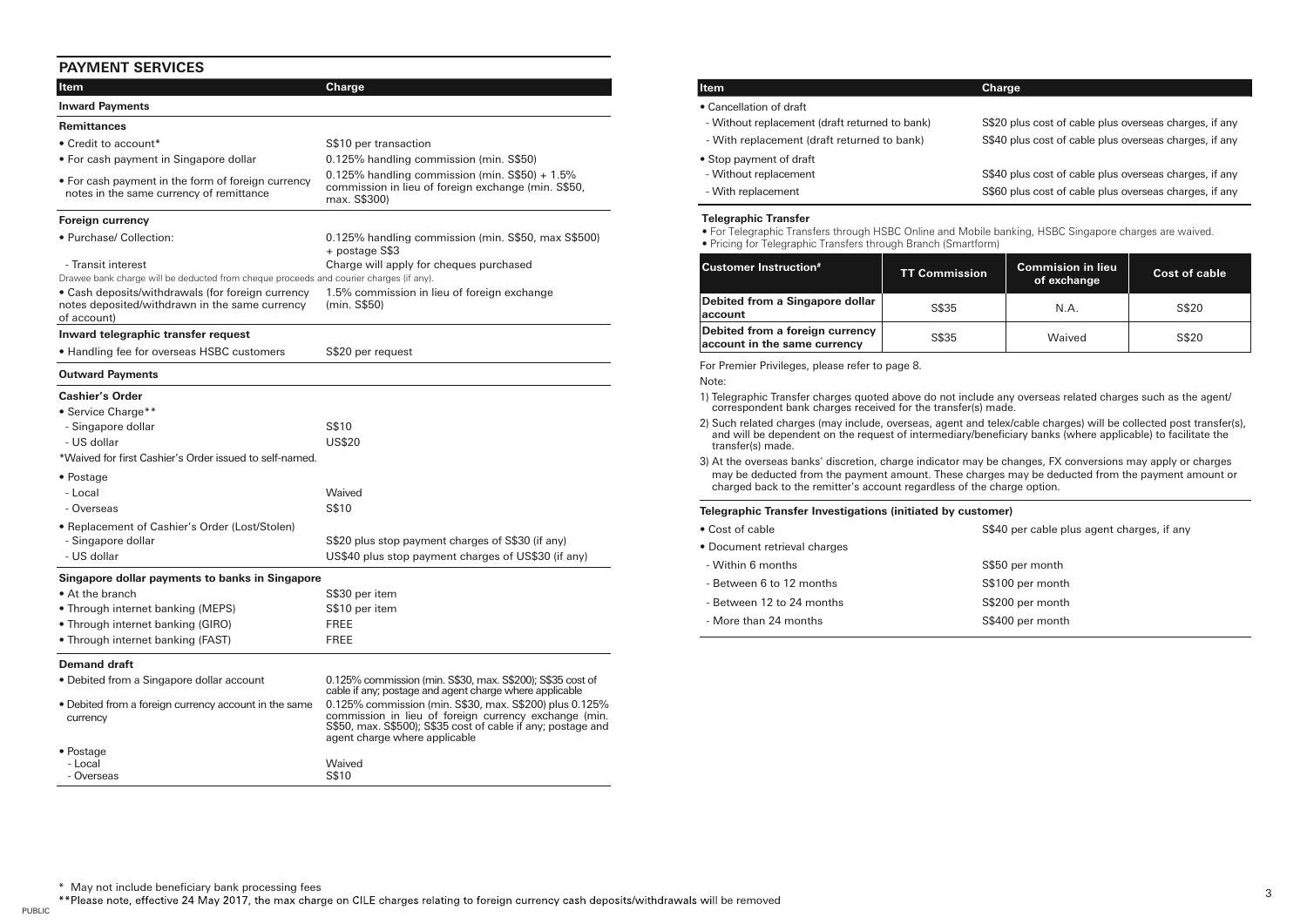# **ELECTRONIC BANKING**

| <b>Item</b>                                                                                                                                                                                    | Charge                                                                                                                   |
|------------------------------------------------------------------------------------------------------------------------------------------------------------------------------------------------|--------------------------------------------------------------------------------------------------------------------------|
| Personal internet banking                                                                                                                                                                      |                                                                                                                          |
| • Security device replacement - lost                                                                                                                                                           | S\$20                                                                                                                    |
| • Bill payment                                                                                                                                                                                 | FREE                                                                                                                     |
| <b>ATM</b> charges                                                                                                                                                                             |                                                                                                                          |
| • Service charge                                                                                                                                                                               |                                                                                                                          |
| - HSBC Singapore                                                                                                                                                                               | FREE                                                                                                                     |
| - atm5 network (includes ATMs from Bank of<br>China, Citibank, Maybank, Standard Chartered<br>Bank and State Bank of India in Singapore)                                                       | Waived (for Citibank and Maybank, charges are waived<br>only for ATMs displaying the atm5 logo)                          |
| - HSBC overseas                                                                                                                                                                                | Waived (excluding Argentina, France, Brazil, Greece,<br>Malta, Mexico, New Zealand and Turkey)                           |
| - VISA/ MasterCard/ PLUS/ Cirrus Network<br>(overseas)                                                                                                                                         | S\$8 per transaction                                                                                                     |
| · Administrative Fee                                                                                                                                                                           |                                                                                                                          |
| - Foreign Currency transactions made on Debit /<br><b>ATM Card</b>                                                                                                                             | 1.5% of the foreign currency transaction amount                                                                          |
| Overseas cash withdrawal is subject to the prevailing exchange rate, where applicable.<br>association.<br>Note: Additional fees may be levied by other banks for accessing their ATM networks. | Note: All transactions in foreign currency are also subject to an additional charge of up to 1% imposed by the Visa card |
| <b>Other services</b>                                                                                                                                                                          |                                                                                                                          |
| • Cash withdrawal using HSBC Quickcash                                                                                                                                                         | <b>FREE</b>                                                                                                              |
| . Bill Payment Services via 7-Eleven, AXS Terminals<br>and SingPost/ S.A.M.™                                                                                                                   | FREE                                                                                                                     |
| <b>GUARANTEES</b> (existing only)                                                                                                                                                              |                                                                                                                          |

| <b>Item</b>                                                                                                                                                          | Charge                                     |
|----------------------------------------------------------------------------------------------------------------------------------------------------------------------|--------------------------------------------|
| Letters of guarantee                                                                                                                                                 | S\$12.50 per month (min. S\$150 per annum) |
| Commission will be dependent on the length of the<br>period for which the quarantee is valid. Please note that<br>the commission charges shall include claim period. |                                            |
| <b>INVESTMENTS</b>                                                                                                                                                   |                                            |

| <b>Item</b>                                                     | Charge                                        |
|-----------------------------------------------------------------|-----------------------------------------------|
| Outward transfer of notes /<br><b>Equity Linked Notes (ELN)</b> | 0.5% of the nominal value plus prevailing GST |
| Outward transfer of bonds                                       | USD\$100 (USD\$107 inclusive of GST)          |
|                                                                 |                                               |

### **Securities Trading**

### **Fees & Charges**

#### **Fees & charges for SGX listed securities**

| SGX Listed Securities Brokerage Fee^ |                                                                                          | Clearing Fee*^                                       | SGX Access Fee*^                                     |
|--------------------------------------|------------------------------------------------------------------------------------------|------------------------------------------------------|------------------------------------------------------|
| SGD securities                       | 0.15% of contract value plus prevailing GST,<br>min. SGD 10 (SGD 10.70 inclusive of GST) |                                                      |                                                      |
| USD securities                       | 0.15% of contract value plus prevailing GST,<br>min. USD 10 (USD 10.70 inclusive of GST) |                                                      |                                                      |
| AUD securities                       | 0.15% of contract value plus prevailing GST,<br>min. AUD 10 (AUD 10.70 inclusive of GST) |                                                      |                                                      |
| <b>EUR</b> securities                | 0.15% of contract value plus prevailing GST,<br>min. EUR 7 (EUR 7.49 inclusive of GST)   | 0.0325% of contract value.<br>prevailing GST applies | 0.0075% of contract value.<br>prevailing GST applies |
| <b>GBP</b> securities                | 0.15% of contract value plus prevailing GST,<br>min. GBP 7 (GBP 7.49 inclusive of GST)   |                                                      |                                                      |
| HKD securities                       | 0.15% of contract value plus prevailing GST,<br>min. HKD 50 (HKD 53.50 inclusive of GST) |                                                      |                                                      |
| <b>JPY</b> securities                | 0.15% of contract value plus prevailing GST,<br>min. JPY 900 (JPY 963 inclusive of GST)  |                                                      |                                                      |

#### **Fees & charges for HKEx listed securities**

| <b>HKEx Listed</b><br><b>Securities</b> | Brokerage Fee <sup>^</sup>                                                                  | Stamp duty*                            | <b>Transaction</b><br>Levv* | <b>FRC Transaction Levy*</b><br>(New, effective TD<br>1 Jan 2022) | <b>HKEx</b><br>Trading* Fee* |
|-----------------------------------------|---------------------------------------------------------------------------------------------|----------------------------------------|-----------------------------|-------------------------------------------------------------------|------------------------------|
| USD securities                          | 0.15% of contract value plus prevailing<br>GST, min. USD 10 (USD 10.70 inclusive<br>of GST) | $0.13%$ of<br>contract<br>value.       | 0.0027%                     | 0.00015%<br>of contract                                           | 0.005%                       |
| <b>HKD</b> securities                   | 0.15% of contract value plus prevailing<br>GST, min. HKD 50 (HKD 53.50 inclusive<br>of GST) | rounded up<br>to the nearest<br>dollar | of contract<br>value        | value                                                             | of contract<br>value         |

#### **Fees & charges for US listed securities**

| <b>US Listed Securities</b> | <b>Brokerage Fee^</b>                                                                    | US SEC Fee on sell trade*  |
|-----------------------------|------------------------------------------------------------------------------------------|----------------------------|
| USD securities              | 0.15% of contract value plus prevailing GST, min.<br>USD 10 (USD 10.70 inclusive of GST) | 0.00229% of contract value |

| <b>Other Fees and Charges</b> |                                                                                                                                                                                   |
|-------------------------------|-----------------------------------------------------------------------------------------------------------------------------------------------------------------------------------|
|                               | Depository Service Fee^ (applicable to ADRs) Fee amount and frequency of charge differs for each ADR. Please<br>refer to the relevant prospectus and deposit agreement of the ADR |
|                               |                                                                                                                                                                                   |

| Account maintenance |                |
|---------------------|----------------|
| Safe Custody        | Free of charge |
|                     |                |

Depository Service Fee - Imposed by American Depository Receipt (ADR) agents

The above fees and charges listed are not exhaustive and any fees and changes resulting from corporate actions or nominee services or securities transfers will have to be borne by you.

| Securities transfer            |                                                                                                                                                                                           |
|--------------------------------|-------------------------------------------------------------------------------------------------------------------------------------------------------------------------------------------|
| Inward Transfer of Securities  | Free of Charge                                                                                                                                                                            |
| Outward Transfer of Securities | 0.5% of securities value based on previous business day's closing<br>price, plus prevailing GST. In addition, for Hong Kong securities,<br>stamp duty* as applicable, plus prevailing GST |
|                                |                                                                                                                                                                                           |

\*Please note that fees and charges collected on behalf of non-Bank entities may be subject to revisions from time to time at the discretion of the relevant non-Bank entity.

^GST will be applicable for Singapore residents.

Clearing Fee - CDP, SGX Access Fee - SGX, Stamp duty - HK SAR government, Transaction levy - SFC of HK, HKEx Trading Fee - HKEx US SEC fees for sell trades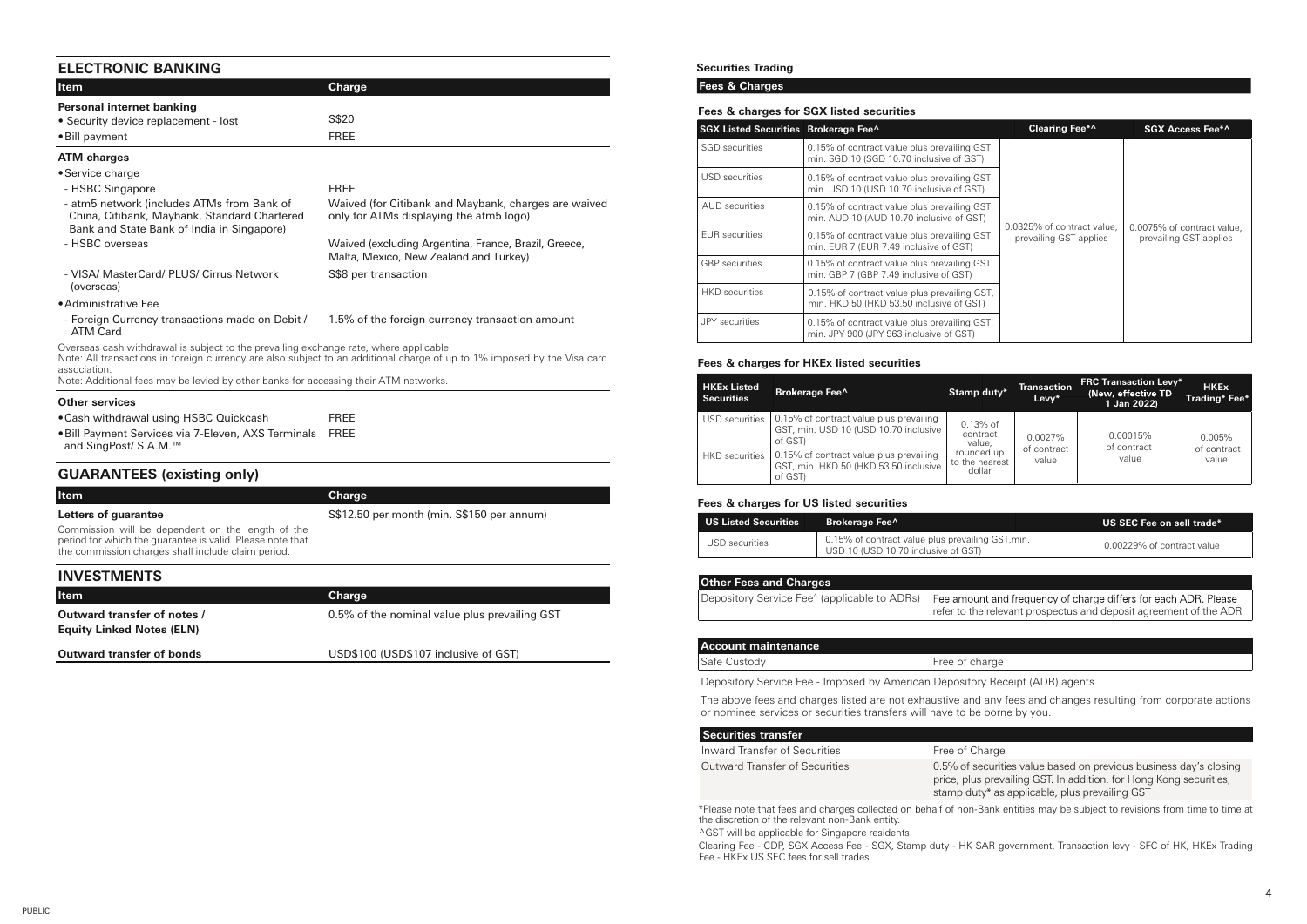#### **Disclosure of Monetary and Non-Monetary Benefits**

HSBC Bank (Singapore) Limited (the "Bank" or "we") may receive and retain monetary and non-monetary benefits from other members of the HSBC Group or third parties (such as counterparties, brokers, or agents) in connection with the origination, distribution, and/or sale of investment products or the referral of services to you. These products or services may be those issued or provided by the Bank, another member of the HSBC Group, or by third parties. Such benefits may be received over and above the standard fees and charges levied by us as specified in this disclosure.

#### **Monetary Benefits (Please refer to Table A)**

Monetary benefits include trading profits made by the Bank and rebates receivable from product issuers of distribution fees, initial charges, redemption fees, maintenance fees, servicing fees, contingent deferred sales charges, management fees, trailer fees etc. The types of investment product(s) or services and typical benefit(s) received and retained by the Bank for each type of investment product or service are set out in Table A below.

Other members of the HSBC Group may make trading profits and receive benefits from the origination, issuance, distribution and/or sale of these investment products which the Bank may not be aware of – such trading profits and benefits are not specifically described in Table A.

The benefits listed in Table A are not exhaustive. In exceptional cases, the benefits receivable by the bank in respect of certain transactions may exceed the percentage/amount specified in this Tariff. If so, we will noti and pass the excess benefits to you accordingly.

#### **Non- Monetary benefits**

We may also receive and retain from counterparties, brokers, agents, or other members of the HSBC Group non-cash benefits such as research and advisory services, economic, political and/or market analysis or data and quotation services.

We may enter into commission sharing arrangements with such parties in respect of (a) any trades or transactions affected for or with you, (b) any hedges effected by us in connection with such trades or transactions or (c) services provided for you in our capacity as principal (for over-the-counter transactions), agent (for exchange traded product or funds), as custodian, or as nominee.

### **Table A- Benefits table**

| <b>Types of investment</b><br>products                      | <b>Bank acts</b> Products<br>as: |                                                                           | Typical benefit(s) received by the<br>Wealth and Personal Banking division                                                                                                                                                                                                                                                                                                                                                             |
|-------------------------------------------------------------|----------------------------------|---------------------------------------------------------------------------|----------------------------------------------------------------------------------------------------------------------------------------------------------------------------------------------------------------------------------------------------------------------------------------------------------------------------------------------------------------------------------------------------------------------------------------|
| Fund products and<br>other collective<br>investment schemes | Agent                            | Open Ended Unit Trust,<br>Liquid Alternatives,<br>Closed ended funds etc. | Sales charges<br>Up to the full amount of subscription/<br>redemption charges paid by you based on the<br>gross investment amount of the trade as set out<br>in the offering documents of the fund/scheme<br>product<br><b>Trailer Fees</b><br>(received by the Bank from the fund house)<br>Up to 60% of the annual management fee<br>charged by the fund/scheme as set out in the<br>offering documents.                             |
| Debt securities                                             | Principal                        | Certificates of deposit,<br>bonds, notes, etc.                            | Primary issuances<br>Up to 1% (including rebates from the issuer, if<br>any) of the nominal amount of athe trade                                                                                                                                                                                                                                                                                                                       |
|                                                             |                                  |                                                                           | Secondary market<br>Tenor up to 1 year: up to 0.5% of the nominal<br>amount of the trade<br>Tenor between 1 year to 3 years: up to 0.8% of<br>the nominal amount of the trade<br>Tenor between 3 year to 5 years: up to 1% o<br>the nominal amount of the trade<br>Tenor between 5 years to 10 years: up to 1.5%<br>of the nominal amount of the trade<br>Tenor longer than 10 years: Up to 1.8% of the<br>nominal amount of the trade |
|                                                             |                                  |                                                                           | Where the Bank is able to execute the<br>transaction at a better interbank price, the Bank<br>may, subject to the above, retain the benefit<br>from such price improvement.                                                                                                                                                                                                                                                            |
| Structured Investment<br>Products                           | Principal                        | Structured Notes and<br><b>Structured Deposits</b>                        | Up to 5% of the initial investment amount                                                                                                                                                                                                                                                                                                                                                                                              |
| Currency Linked<br>Investments                              | Principal                        | Dual Currency Plus                                                        | Up to no more than the investment return<br>payable to you. The investment return refers to<br>the total amount received from or payable to a<br>client based on a triggered event (e.g. upon<br>maturity, below strike price)                                                                                                                                                                                                         |
| Insurance                                                   | Distributor/<br>Referrer         | Insurance products                                                        | Up to the "Total Distribution Cost To-Date" as<br>set out in the "Policy Illustration" section of the<br>insurance policy.                                                                                                                                                                                                                                                                                                             |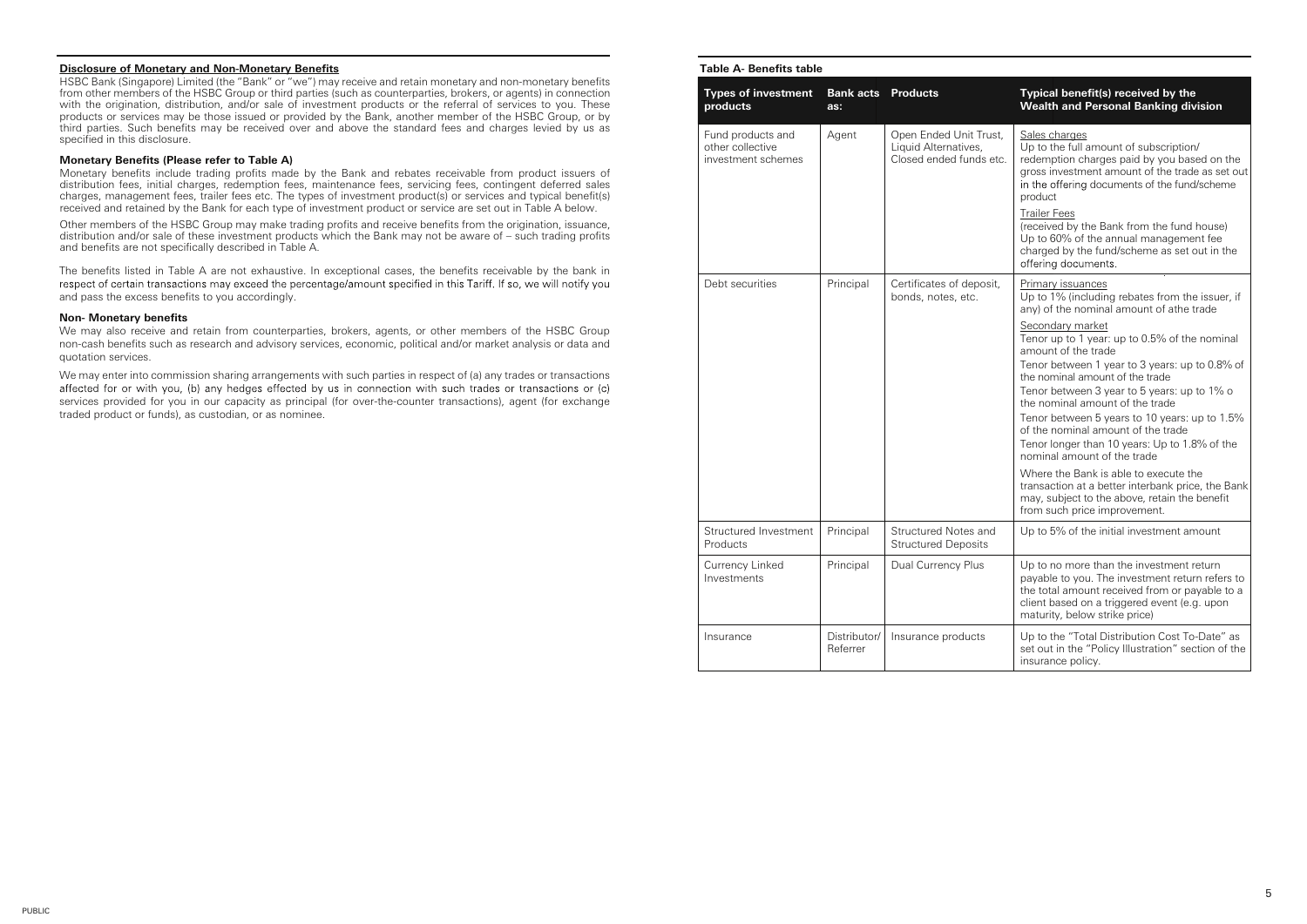# **CREDIT CARDS**

| uncyn umnyd                                                                              |                                                                                                                                                                                                                                                                                                              |                                                                    |                                                                    |                                                                      |                                                                      |                                                                      |                                                                      |                                                                      |                                                                      |                                                                      |
|------------------------------------------------------------------------------------------|--------------------------------------------------------------------------------------------------------------------------------------------------------------------------------------------------------------------------------------------------------------------------------------------------------------|--------------------------------------------------------------------|--------------------------------------------------------------------|----------------------------------------------------------------------|----------------------------------------------------------------------|----------------------------------------------------------------------|----------------------------------------------------------------------|----------------------------------------------------------------------|----------------------------------------------------------------------|----------------------------------------------------------------------|
| Item                                                                                     |                                                                                                                                                                                                                                                                                                              |                                                                    | <b>Charges</b>                                                     |                                                                      |                                                                      |                                                                      |                                                                      |                                                                      |                                                                      |                                                                      |
|                                                                                          | <b>Denominated in US Dollars</b>                                                                                                                                                                                                                                                                             |                                                                    |                                                                    |                                                                      |                                                                      | Denominated in Singapore Dollars                                     |                                                                      |                                                                      |                                                                      |                                                                      |
|                                                                                          | <b>US\$ Premier</b>                                                                                                                                                                                                                                                                                          | <b>US\$ Gold</b>                                                   | <b>US\$ Classic</b>                                                | <b>HSBC Premier</b>                                                  | Infinite                                                             | <b>Credit cards</b><br><b>HSBC Advance</b>                           | Platinum                                                             | <b>Revolution</b>                                                    | Gold                                                                 | <b>Classic</b>                                                       |
|                                                                                          |                                                                                                                                                                                                                                                                                                              | US\$65 (US\$69.55                                                  | US\$15 (US\$16.05                                                  |                                                                      | S\$607.48 (S\$650                                                    | S\$180 (S\$192.60                                                    | S\$180 (S\$192.60)                                                   |                                                                      | S\$125 (S\$133.75)                                                   | S\$36 (S\$38.52)                                                     |
| <b>Annual fee</b><br>Main card                                                           | Nil                                                                                                                                                                                                                                                                                                          | inclusive of GST)                                                  | inclusive of GST)                                                  | Nil                                                                  | inclusive of GST)                                                    | inclusive of GST)                                                    | inclusive of GST)                                                    | Nil                                                                  | inclusive of GST)                                                    | inclusive of GST)                                                    |
| Supplementary card                                                                       | Nil                                                                                                                                                                                                                                                                                                          | US\$40 (US\$42.80<br>inclusive of GST)                             | US\$10 (US\$10.70<br>inclusive of GST)                             | Nil                                                                  | Nil                                                                  | Nil                                                                  | Nil                                                                  | Nil                                                                  | Nil                                                                  | Nil                                                                  |
| Late payment charge                                                                      | <b>US\$55</b>                                                                                                                                                                                                                                                                                                | <b>US\$55</b>                                                      | <b>US\$55</b>                                                      | S\$55                                                                | S\$55                                                                | S\$55                                                                | S\$55                                                                | S\$55                                                                | S\$55                                                                | S\$55                                                                |
| Overlimit fee                                                                            | <b>US\$40</b>                                                                                                                                                                                                                                                                                                | <b>US\$40</b>                                                      | <b>US\$40</b>                                                      | S\$40                                                                | S\$40                                                                | S\$40                                                                | S\$40                                                                | S\$40                                                                | S\$40                                                                | S\$40                                                                |
| Card replacement fee<br>(For lost/ stolen card)                                          | Nil                                                                                                                                                                                                                                                                                                          | US\$20 (US\$21.40<br>inclusive of GST)                             | US\$20 (US\$21.40<br>inclusive of GST)                             | Nil                                                                  | S\$20 (US\$21.40<br>inclusive of GST)                                | S\$20 (S\$21.40)<br>inclusive of GST)                                | S\$20 (S\$21.40<br>inclusive of GST)                                 | S\$20 (S\$21.40)<br>inclusive of GST)                                | S\$20 (S\$21.40)<br>inclusive of GST)                                | S\$20 (S\$21.40<br>inclusive of GST)                                 |
| Unsuccessful standing<br>instructions/GIRO                                               | <b>US\$30</b>                                                                                                                                                                                                                                                                                                | <b>US\$30</b>                                                      | <b>US\$30</b>                                                      | S\$30                                                                | S\$30                                                                | S\$30                                                                | S\$30                                                                | S\$30                                                                | S\$30                                                                | S\$30                                                                |
| Returned cheque fee:                                                                     |                                                                                                                                                                                                                                                                                                              |                                                                    |                                                                    |                                                                      |                                                                      |                                                                      |                                                                      |                                                                      |                                                                      |                                                                      |
| ) due to lack of funds for<br>- 1st and 2nd occasions<br>- 3d occasion and<br>thereafter | <b>US\$30</b>                                                                                                                                                                                                                                                                                                | <b>US\$30</b>                                                      | <b>US\$30</b>                                                      | S\$30                                                                | S\$30                                                                | S\$30                                                                | S\$30                                                                | S\$30                                                                | S\$30                                                                | S\$30                                                                |
| ii) due to technical reasons                                                             |                                                                                                                                                                                                                                                                                                              |                                                                    |                                                                    |                                                                      |                                                                      |                                                                      |                                                                      |                                                                      |                                                                      |                                                                      |
| Retrieval of statements                                                                  | US\$5 (US\$5.35 inclusive of GST) per statement<br>S\$5 (S\$5.35 inclusive of GST) per statement (3 to 12 months old)<br>(3 to 12 months old)<br>US\$10 (US\$10.70 inclusive of GST) per statement<br>S\$10 (S\$10.70 inclusive of GST) per statement (more than 12 months old)<br>(more than 12 months old) |                                                                    |                                                                    |                                                                      |                                                                      |                                                                      |                                                                      |                                                                      |                                                                      |                                                                      |
| Retrieval of sales draft                                                                 | US\$5 (US\$5.35 inclusive of GST) per copy<br>(current to 3 months)<br>S\$5 (S\$5.35 inclusive of GST) per copy (current to 3 months)<br>US\$10 (US\$10.70 inclusive of GST) per copy<br>S\$10 (S\$10.70 inclusive of GST) per copy (more than 3 months old)<br>(more than 3 months old)                     |                                                                    |                                                                    |                                                                      |                                                                      |                                                                      |                                                                      |                                                                      |                                                                      |                                                                      |
| Cash Advance Fee                                                                         | 6% of cash<br>advance amount or<br>US\$15 (whichever<br>is higher)                                                                                                                                                                                                                                           | 6% of cash<br>advance amount or<br>US\$15 (whichever<br>is higher) | 6% of cash<br>advance amount or<br>US\$15 (whichever<br>is higher) | 6% of cash<br>advance<br>amount or S\$15<br>(whichever is<br>higher) | 6% of cash<br>advance<br>amount or S\$15<br>(whichever is<br>higher) | 6% of cash<br>advance<br>amount or S\$15<br>(whichever is<br>higher) | 6% of cash<br>advance<br>amount or S\$15<br>(whichever is<br>higher) | 6% of cash<br>advance<br>amount or S\$15<br>(whichever is<br>higher) | 6% of cash<br>advance<br>amount or S\$15<br>(whichever is<br>higher) | 6% of cash<br>advance<br>amount or S\$15<br>(whichever is<br>higher) |
| Cash Advance Interest<br>Rate (p.a.)                                                     | 28%                                                                                                                                                                                                                                                                                                          | 28%                                                                | 28%                                                                | 28%                                                                  | 28%                                                                  | 28%                                                                  | 28%                                                                  | 28%                                                                  | 28%                                                                  | 28%                                                                  |
| <b>Foreign Currency</b><br>Transaction Fee <sup>+</sup>                                  |                                                                                                                                                                                                                                                                                                              |                                                                    |                                                                    |                                                                      |                                                                      | 1.8% of transaction amount                                           |                                                                      |                                                                      |                                                                      |                                                                      |
| Dynamic Currency<br>Conversion Fee                                                       | 1% of converted<br>transaction amount                                                                                                                                                                                                                                                                        | 1% of converted<br>transaction amount                              | 1% of converted<br>transaction amount                              | 1% of converted<br>transaction amount                                | 1% of converted<br>transaction amount                                | 1% of converted<br>transaction amount                                | 1% of converted<br>transaction amount                                | 1% of converted<br>transaction amount                                | 1% of converted<br>transaction<br>amount                             | 1% of converted<br>transaction amount                                |
| Prevailing interest rate<br>(p.a)                                                        | 25.9%                                                                                                                                                                                                                                                                                                        | 25.9%                                                              | 25.9%                                                              | 25.9%                                                                | 25.9%                                                                | 25.9%                                                                | 25.9%                                                                | 25.9%                                                                | 25.9%                                                                | 25.9%                                                                |
| Mileage Programme<br>Annual Programme Fees                                               | US\$24 (US\$25.68<br>inclusive of GST)<br>per annum                                                                                                                                                                                                                                                          | US\$24 (US\$25.68<br>inclusive of GST)<br>per annum                | US\$24 (US\$25.68<br>inclusive of GST)<br>per annum                | S\$40 (S\$42.80)<br>inclusive of GST)<br>per annum                   | S\$40 (S\$42.80<br>inclusive of GST)<br>per annum                    | N.A. (w.e.f. 1 <sup>st</sup><br>September 2017)                      | S\$40 (S\$42.80<br>inclusive of GST)<br>per annum                    | S\$40 (S\$42.80)<br>inclusive of GST)<br>per annum                   | S\$40 (S\$42.80)<br>inclusive of GST)<br>per annum                   | S\$40 (S\$42.80)<br>inclusive of GST)<br>per annum                   |
| Tax Payment Facility<br>administrative charges                                           | 0.5% of payment<br>amount, plus<br>prevailing GST                                                                                                                                                                                                                                                            | 0.7% of payment<br>amount, plus<br>prevailing GST                  | 0.7% of payment<br>amount, plus<br>prevailing GST                  | 0.5% of payment<br>amount, plus<br>prevailing GST                    | 1.5% of payment<br>amount, plus<br>prevailing GST                    | 0.7% of payment<br>amount, plus<br>prevailing GST                    | 0.7% of payment<br>amount, plus<br>prevailing GST                    | 0.7% of payment<br>amount, plus<br>prevailing GST                    | 0.7% of payment<br>amount, plus<br>prevailing GST                    | 0.7% of payment<br>amount, plus<br>prevailing GST                    |

† All transactions in foreign currency are also subject to additional charge of up to 1% imposed by the Visa/MasterCard card associations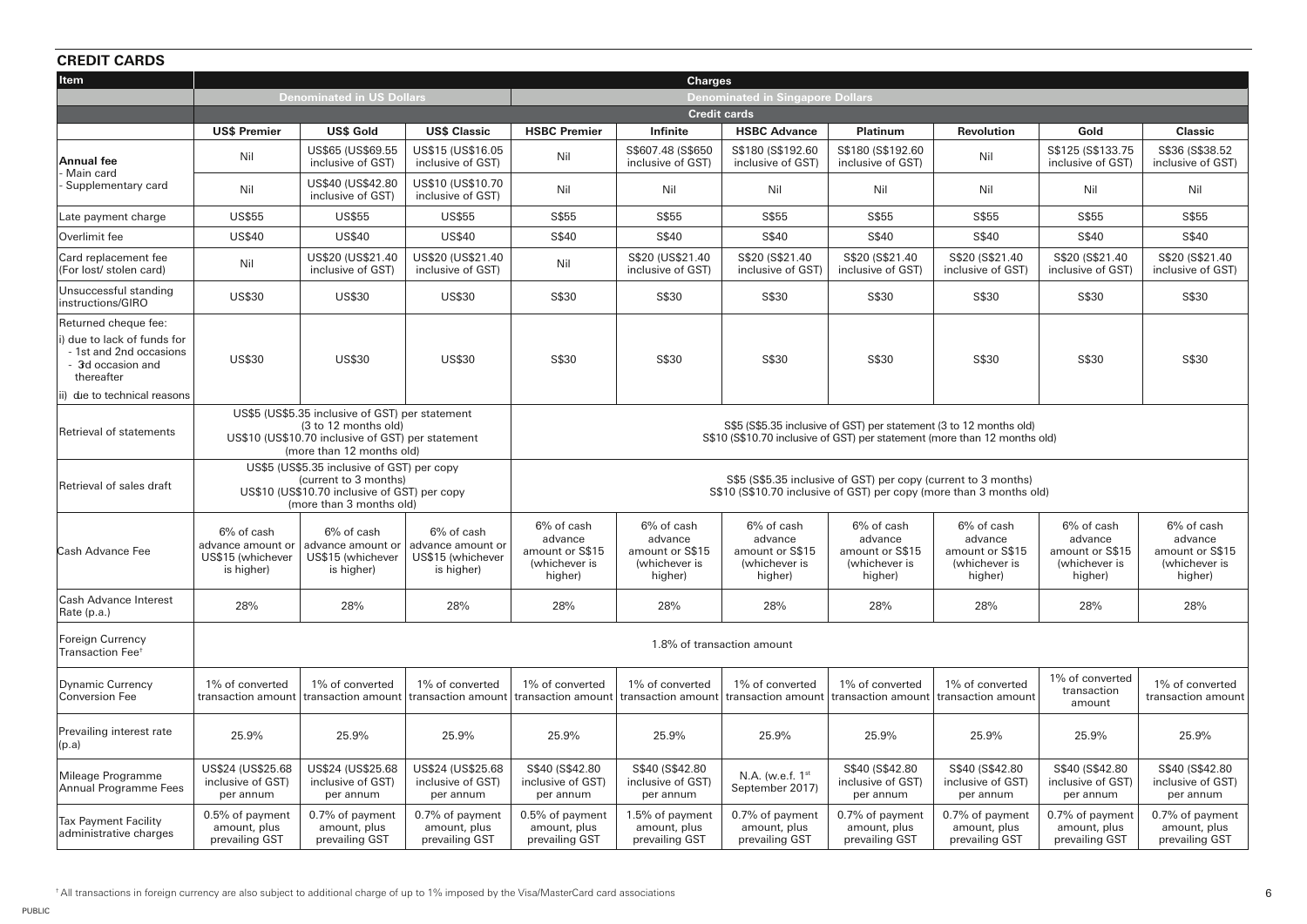| <b>UNSECURED LOANS</b>                                                                                |                                                                                                                                                                                                                   |                                                                                                                                                                           |                                                           |                                                          |  |  |
|-------------------------------------------------------------------------------------------------------|-------------------------------------------------------------------------------------------------------------------------------------------------------------------------------------------------------------------|---------------------------------------------------------------------------------------------------------------------------------------------------------------------------|-----------------------------------------------------------|----------------------------------------------------------|--|--|
| <b>Item</b>                                                                                           | Charges                                                                                                                                                                                                           |                                                                                                                                                                           |                                                           |                                                          |  |  |
|                                                                                                       |                                                                                                                                                                                                                   | <b>Denominated in Singapore Dollars</b>                                                                                                                                   |                                                           |                                                          |  |  |
|                                                                                                       |                                                                                                                                                                                                                   |                                                                                                                                                                           | <b>Unsecured loans</b>                                    |                                                          |  |  |
|                                                                                                       | <b>Personal Line of Credit</b>                                                                                                                                                                                    | Personal Line of Credit Instalment Plan                                                                                                                                   | Personal Instalment Loan                                  | <b>Debt Consolidation</b>                                |  |  |
| Annual fee                                                                                            | S\$60                                                                                                                                                                                                             |                                                                                                                                                                           | N.A.                                                      |                                                          |  |  |
| Late payment charge                                                                                   |                                                                                                                                                                                                                   | S\$75                                                                                                                                                                     |                                                           |                                                          |  |  |
| Debit card replacement fee<br>(For lost/ stolen card)                                                 | S\$5                                                                                                                                                                                                              |                                                                                                                                                                           | S\$5                                                      |                                                          |  |  |
| Unsuccessful standing instructions/<br><b>GIRO</b>                                                    | S\$30                                                                                                                                                                                                             |                                                                                                                                                                           | N.A.                                                      |                                                          |  |  |
| Returned cheque fee:<br>i) due to lack of funds; or                                                   | S\$50                                                                                                                                                                                                             |                                                                                                                                                                           | N.A.                                                      |                                                          |  |  |
| ii) due to technical reasons                                                                          | S\$10                                                                                                                                                                                                             |                                                                                                                                                                           |                                                           |                                                          |  |  |
| Retrieval of statements                                                                               | S\$20 (S\$21.40 inclusive of GST) per copy                                                                                                                                                                        |                                                                                                                                                                           |                                                           |                                                          |  |  |
| Prevailing interest rate (p.a.)                                                                       | 20.9%                                                                                                                                                                                                             |                                                                                                                                                                           |                                                           |                                                          |  |  |
| Preferential interest rate (p.a.)<br>at the point of application for<br><b>HSBC Premier customers</b> | 12%                                                                                                                                                                                                               | Please refer to the interest rate indicated in the Notification Letter or<br>Please refer to the interest rate<br>Letter of Offer<br>indicated in the Notification Letter |                                                           |                                                          |  |  |
|                                                                                                       | Should interest charges be<br>applicable, a minimum of S\$10<br>per month applies                                                                                                                                 |                                                                                                                                                                           |                                                           |                                                          |  |  |
| Interest rate (p.a.) charged on balance<br>in excess of credit limit                                  | 23.9%                                                                                                                                                                                                             |                                                                                                                                                                           | N.A.                                                      |                                                          |  |  |
| Default interest rates                                                                                | 3% p.a. above Personal Line of Credit<br>interest rate                                                                                                                                                            | N.A.                                                                                                                                                                      | 3% p.a. above Personal Instalment Loan<br>interest rate   | 3% p.a. above Debt Consolidation<br>Loan interest rate   |  |  |
| Processing fee                                                                                        |                                                                                                                                                                                                                   |                                                                                                                                                                           | 1% of approved loan amount, subject to a minimum of S\$88 |                                                          |  |  |
| Overdue interest                                                                                      | N.A.                                                                                                                                                                                                              | Subject to Personal Line of Credit<br>2.5% p.a. above Personal Instalment Loan<br>interest rate<br>interest rate                                                          |                                                           | 2.5% p.a. above Debt Consolidation<br>Loan interest rate |  |  |
| Early account closure / loan repayment<br>fee                                                         | For Personal Line of Credit: S\$40 for<br>account closed within 6 months from<br>account opened date, or for which<br>enjoyed a promotion, the charge<br>stated on the promotional terms and<br>conditions apply. | Please refer to the early repayment fee indicated in the Notification Letter.                                                                                             |                                                           |                                                          |  |  |
| Other fees                                                                                            | N.A.                                                                                                                                                                                                              |                                                                                                                                                                           |                                                           |                                                          |  |  |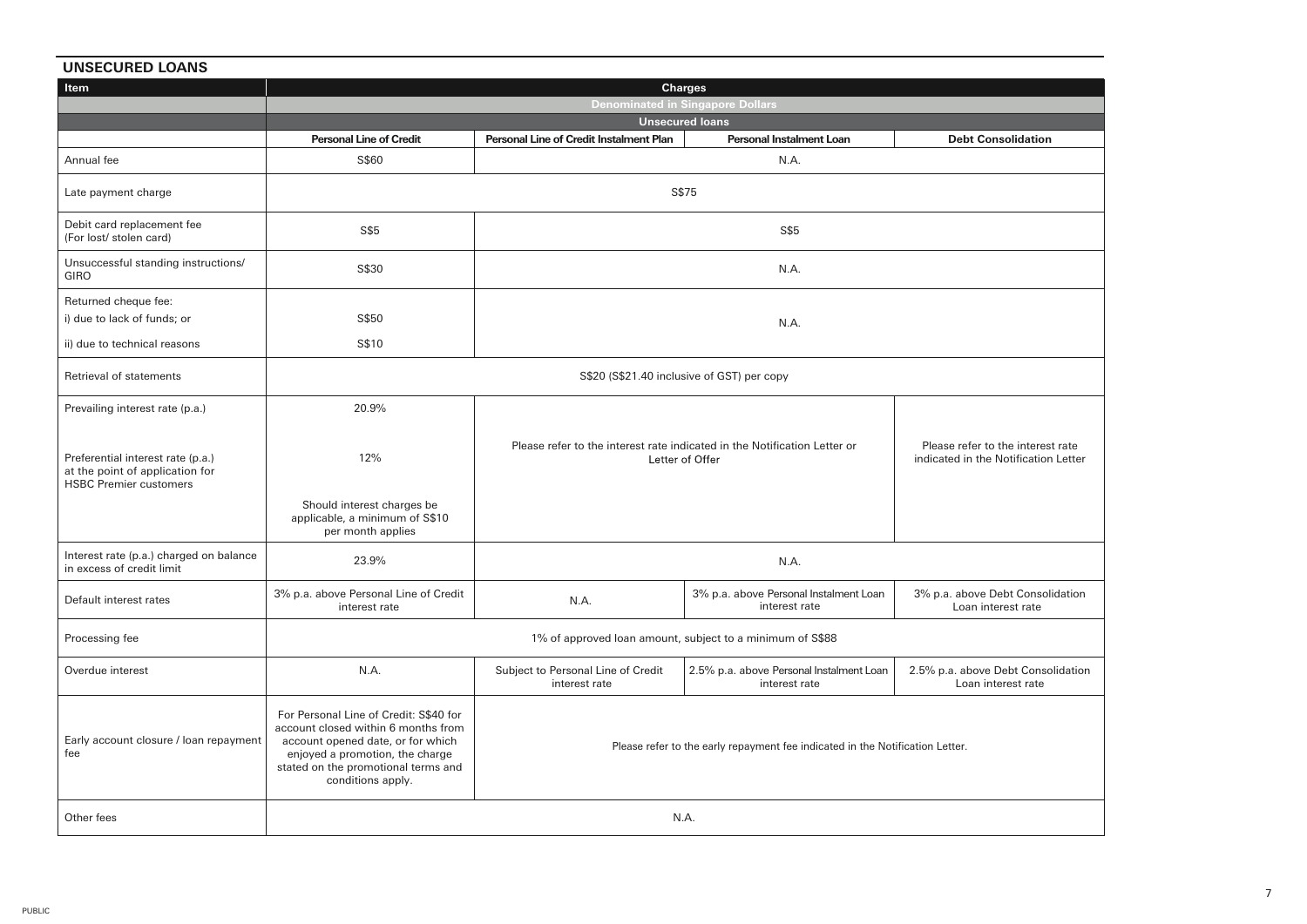## **SECURED LOANS**

| <b>Item</b>                                           | Charge                                     |
|-------------------------------------------------------|--------------------------------------------|
| Property Loan (Home Loans, Investment Property Loan)  |                                            |
| • Retrieval of statements and documents               | S\$30 (S\$32.10 inclusive of GST) per copy |
| • Retrieval of valuation reports                      | S\$50 (S\$53.50 inclusive of GST) per copy |
| • Rescheduling of redemption date                     | S\$200 per request                         |
| • Safekeeping fee of title deed for fully repaid loan | S\$428 (inclusive of GST) per annum        |

Other fees and charges are as indicated in the Letter of Offer and Terms and Conditions governing the loan.

#### **Secured Overdraft**

| • Minimum interest charge | S\$10 per month (or in currency of overdraft |
|---------------------------|----------------------------------------------|
|                           | facility)                                    |

• Interest rate charged on balance in excess of credit limit (p.a.) Prime  $+ 2.50\%$ 

Other fees and charges are as indicated in the Letter of Offer or Notification Letter (where applicable).

## **HSBC PREMIER PRIVILEGES**

| <b>Item</b>                   | Charge                                                                                                                                                                  |
|-------------------------------|-------------------------------------------------------------------------------------------------------------------------------------------------------------------------|
| <b>Deposit accounts</b>       |                                                                                                                                                                         |
| • Minimum Account Balance Fee | Waived                                                                                                                                                                  |
| • Monthly Account Service Fee | Waived                                                                                                                                                                  |
| • HSBC Premier Service Fee    | S\$50 per month (charged only if Total Relationship<br>Balance* falls below S\$200,000. Total Relationship<br>Balance* includes deposits, investments and/or insurance) |
| • Unauthorised O/D interest   | Prime + 5% (min. debit interest S\$5)                                                                                                                                   |
| from account opening.         | Early account closure fee of S\$50 to apply for HSBC Premier account / Premier Lite Savings Account closed within 6 months                                              |

\*For more information, please log on to hsbc.com.sg/premier

| Foreign currency                                                                                                     |                                                                      |
|----------------------------------------------------------------------------------------------------------------------|----------------------------------------------------------------------|
| • Purchase/ collection of foreign currency cheque:                                                                   | 0.0625% commission<br>(min. S\$25, max. S\$250) plus postage of S\$3 |
| Drawee bank charge will be deducted from cheque proceeds and courier charges (if any).                               |                                                                      |
| • Cash deposits/ withdrawals (for foreign currency<br>notes deposited/ withdrawn in the same currency<br>of account) | 0.75% commission in lieu of foreign exchange<br>(min. S\$25)         |
| Safe deposit box<br>$\bullet$ Pontal food                                                                            |                                                                      |

• Rental fees

| Safe deposit box sizes                                                                                             | <b>Annual rental fees</b>                |
|--------------------------------------------------------------------------------------------------------------------|------------------------------------------|
| Small (3" x 5" x 22"), (4" x 5" x 20"), (4" x 5" x 22"), (4" x 8" x 20"), (5" x 5" x 20"), (5"<br>$x 5''$ $x 22''$ | S\$150, (S\$160.50, inclusive<br>of GST) |
| Medium (5" x 10" x 20"), (5" x 10" x 22"), (8" x 8" x 20")                                                         | S\$225, (S\$240.75, inclusive<br>of GST) |
| Large (10" x 10" x 20"), (10" x 10" x 22"), (10" x 10" x 24"), (8" x 16" x 20")                                    | S\$300, (S\$321, inclusive<br>of GST)    |
| Extra-Large $(16'' \times 16'' \times 20'')$                                                                       | S\$400, (S\$428, inclusive<br>of GST)    |

New safe deposit boxes are only available to HSBC Premier Onshore customers

#### **International services** • Cross border HSBC account opening services Waived for HSBC Premier customers and their children's student accounts • Emergency encashment at HSBC branches in Singapore (applicable to overseas customers only) Waived **Item Charge**

#### **Other privileges**

| <b>Uther privileges</b>                                                                                         |                                                                                                                                                                                                               |  |
|-----------------------------------------------------------------------------------------------------------------|---------------------------------------------------------------------------------------------------------------------------------------------------------------------------------------------------------------|--|
| • Service fee for cash withdrawals at overseas HSBC<br>ATMs using the HSBC Premier debit/ ATM card              | Waived (excluding Argentina, France, Brazil, Greece,<br>Malta, Mexico, New Zealand and Turkey)                                                                                                                |  |
| • Service fee for cash withdrawal across all ATMs<br>worldwide using HSBC Premier Everyday<br>Global Debit card | Waived                                                                                                                                                                                                        |  |
| Note: Additional fees may be levied by other banks for accessing their ATM networks.                            |                                                                                                                                                                                                               |  |
| <b>Inward Payments</b><br><b>Remittances</b>                                                                    |                                                                                                                                                                                                               |  |
| • Credit to account*                                                                                            | Waived                                                                                                                                                                                                        |  |
| <b>Demand draft</b>                                                                                             |                                                                                                                                                                                                               |  |
| • Debited from a Singapore dollar account                                                                       | 0.0625 % commission (min. S\$15, max. S\$200); S\$35 cost<br>of cable if any, postage and agent charge where applicable.                                                                                      |  |
| • Debited from a foreign currency account in<br>the same currency                                               | 0.0625 % commission (min. S\$15, max. S\$200); plus<br>0.0625% commission in lieu of foreign exchange (min.<br>S\$25, max. S\$500); S\$35 cost of cable if any; postage<br>and agent charge where applicable. |  |
| • Postage                                                                                                       | Waived                                                                                                                                                                                                        |  |
| <b>Cashier's Order</b>                                                                                          |                                                                                                                                                                                                               |  |
| • Service Charge <sup>+</sup>                                                                                   |                                                                                                                                                                                                               |  |
| - Singapore dollar                                                                                              | S\$10                                                                                                                                                                                                         |  |
| - US dollar                                                                                                     | <b>US\$20</b>                                                                                                                                                                                                 |  |
| tWaived for first Cashier's Order issued to self-named.                                                         |                                                                                                                                                                                                               |  |
| • Postage                                                                                                       | Waived                                                                                                                                                                                                        |  |
| Replacement of Cashier's Order (Lost/Stolen)                                                                    |                                                                                                                                                                                                               |  |
| - Singapore dollar<br>- US dollar                                                                               | S\$20 plus stop payment charges of S\$30 (if any)<br>US\$40 plus stop payment charges of US\$30 (if any)                                                                                                      |  |
|                                                                                                                 |                                                                                                                                                                                                               |  |

#### **Telegraphic Transfer**

• For Telegraphic Transfers through HSBC Online and Mobile banking, HSBC Singapore charges are waived.

• Pricing for Telegraphic Transfers through Branch (Smartform) Phone Banking where applicable.

| <b>Customer Instruction</b>                                        | <b>TT Commission</b> | <b>Commision in lieu</b><br>of exchange | Cost of cable |
|--------------------------------------------------------------------|----------------------|-----------------------------------------|---------------|
| Debited from a<br>Singapore dollar<br>account                      | S\$20                | N.A.                                    | S\$20         |
| Debited from a foreign<br>Currency account in<br>the same currency | S\$20                | Waived                                  | S\$20         |
| TT to self-named HSBC<br>accounts worldwide                        | N.A.                 | N.A.                                    | S\$20         |

Note:

1) Telegraphic Transfer charges quoted above do not include any overseas related charges such as the agent/ correspondent bank charges received for the transfer(s) made.

2) Such related charges (may include, overseas, agent and telex/cable charges) will be collected post transfer(s), and will be dependent on the request of intermediary/beneficiary banks (where applicable) to facilitate the transfer(s) made.

3) At the overseas banks' discretion, charge indicator may be changes, FX conversions may apply or charges may be deducted from the payment amount. These charges may be deducted from the payment amount or charged back to the remitter's account regardless of the charge option.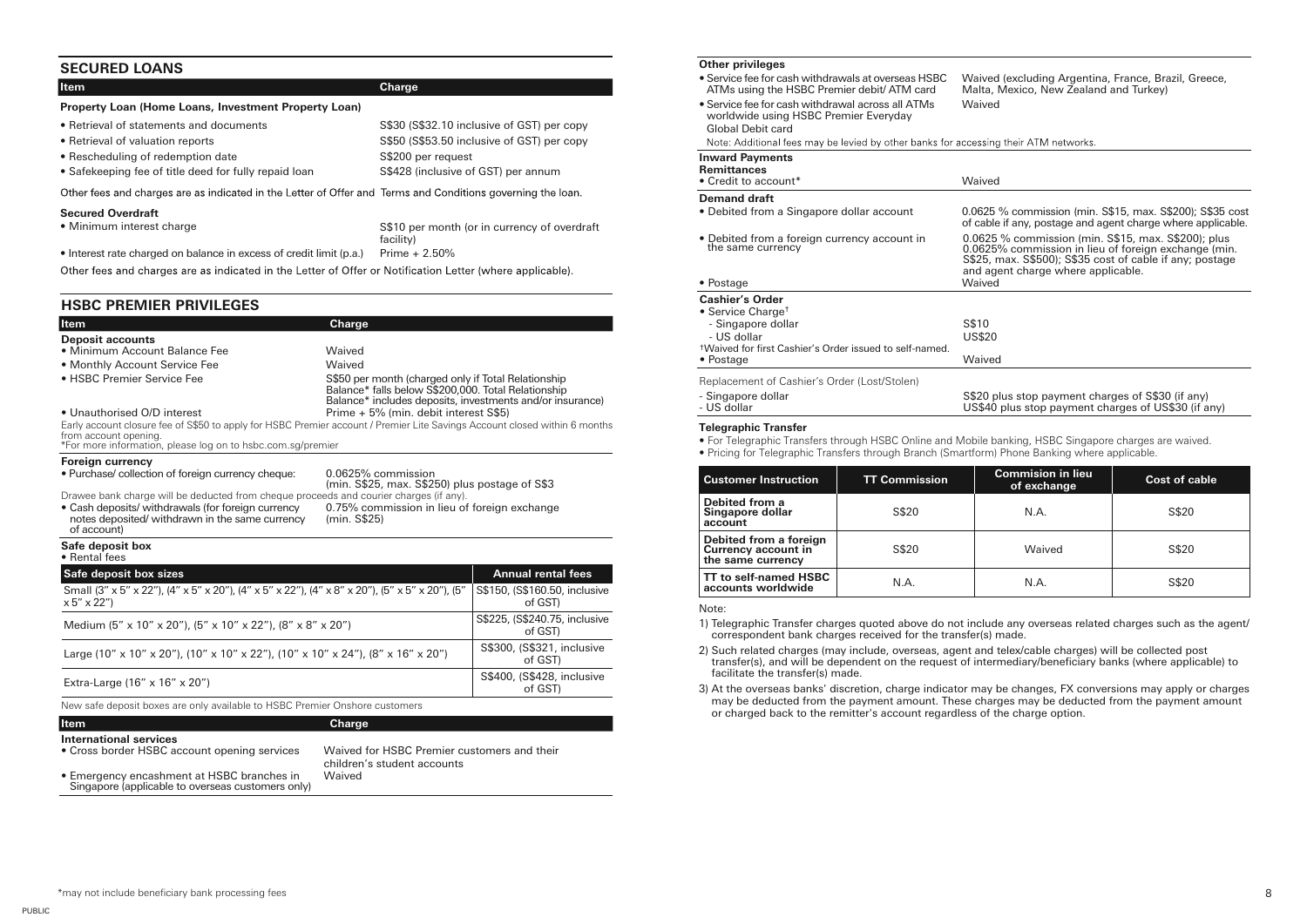| <b>Item</b>                                                                  | Charge                                                                                                                  |
|------------------------------------------------------------------------------|-------------------------------------------------------------------------------------------------------------------------|
| <b>Premier FundMax Account</b><br>• Transfer fee                             | • 1% of the prevailing value of the units being<br>transferred out plus prevailing GST                                  |
| • Adminstration fee at account closure                                       | • S\$120, (S\$128.40, inclusive of GST) (if FundMax<br>account is closed within a year from date of<br>account opening) |
| <b>Average Holding Balance</b>                                               | <b>Monthly Fee</b>                                                                                                      |
| Less than S\$200,000                                                         | 2.50% p.a. plus prevailing GST                                                                                          |
| From S\$200,000 to less than S\$500,000                                      | 2.00% p.a. plus prevailing GST                                                                                          |
| From S\$500,000 to less than S\$1,000,000                                    | 1.50% p.a. plus prevailing GST                                                                                          |
| S\$1,000,000 or more                                                         | 1.00% p.a. plus prevailing GST                                                                                          |
| A minimum charging balance of \$\$50,000 is applicable for Premier customers |                                                                                                                         |

\*Please note, effective 24 May 2017, the max charge on CILE charges relating to foreign currency cash deposits/withdrawals will be removed